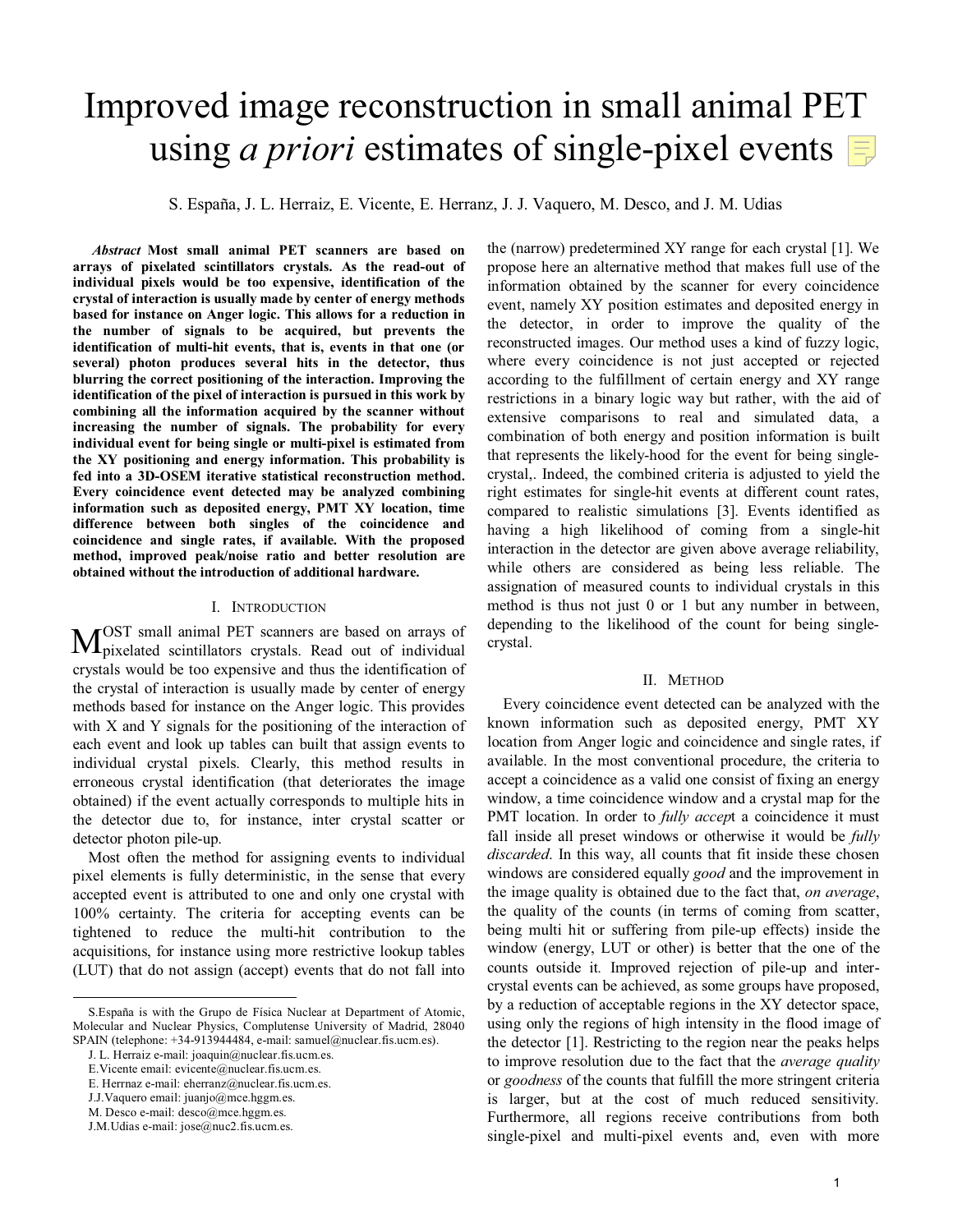restrictive LUT and energy windows, single and multiple hits events are unavoidably employed in the reconstruction, with the same weight.

A more sophisticated elaboration of the information would consist of estimating the reliability or *goodness* for each single event and proceed through the list of events so that these estimates for the reliability of events are incorporated in the counts binning (for instance sinogram based) procedure. The estimate for an event for being single hit can be obtained from simulations tuned up to reproduce the features of the data acquired with the scanner and this probability can be employed, in the most simple version of this procedure, to bin *effective* counts where every event contributes a fraction of a count proportional to the above mentioned reliability.

It's needed to take into account that the ratio of single/multiple hits present in a particular acquisition depends strongly on the count rate, as pile up increases rapidly with activity and thus these estimates must depend on the acquisition rate (see Figs 1 and 2).





X Anger Centroid (a.u.)

Fig. 1. Profile of flood image for one detector in a multiframe acquisition of a decaying FDG Micro Deluxe Resolution phantom acquired with the rPET scanner. Every frame are 30 minutes long and start two hours from the previous one. The profiles are normalized to the same peak values. An extra line (pink) shows the flood field profile after binning the counts with fractional values according to the probability of each event for being a singlehit one. Notice that the 'backgorund' baseline level due to photon detector pile-up and multi-hit events is removed by the weighting procedure.



Fig. 2. Energy spectra for the same acquisition of Fig. 1, normalized to the same peak values for all the frames. Again, an extra line (pink) shows the energy spectrum for Frame 1 after weighting every count with its with singlehit likelyhood. We can see that this procedure effectively removes the high energy tail due to photon pile-up at the detector and background due to these events making the Compton edge visible.

To illustrate how the procedure works with real data, a multiframe acquisition of a decaying FDG phantom was performed with the rPET (SUINSA Medial Systems) [4] small animal high resolution scanner. Results for PMT XY positioning and energy spectrum are shown in Figs. 1 and 2. Frame 1 starts with an activity of 0.3 mCi and has a duration of 30 minutes. Frame 2 starts two hours later and has the same duration. It can be seen the different pedestal level among peaks due to different pile-up at the two rates. Energy information can be combined with the XY position information, taken advantage that the probability of an event being single-hit depends strongly on the total energy in the detector: Inter-crystal scatter, single-crystal, pile-up and scatter before reaching the detector events display different energy spectrum at the detector. Coincidence and single-event rates dictate the levels of random and pile-up contribution with respect to the total number of events. Exhaustive analysis of real and simulated [3] data at different levels of activity and phantom sizes have been performed, obtaining an accurate characterization of system behavior. As an example of the information compiled from real acquisitions, the different baseline or pedestal levels for two real acquisitions with the rPET scanner are shown in Fig. 1. This information can be combined with results from simulations, such as those shown in Fig. 3, of the fraction of photons that interacts via singlepixel events in rPET, as a function of the energy deposited by the photon in the detector.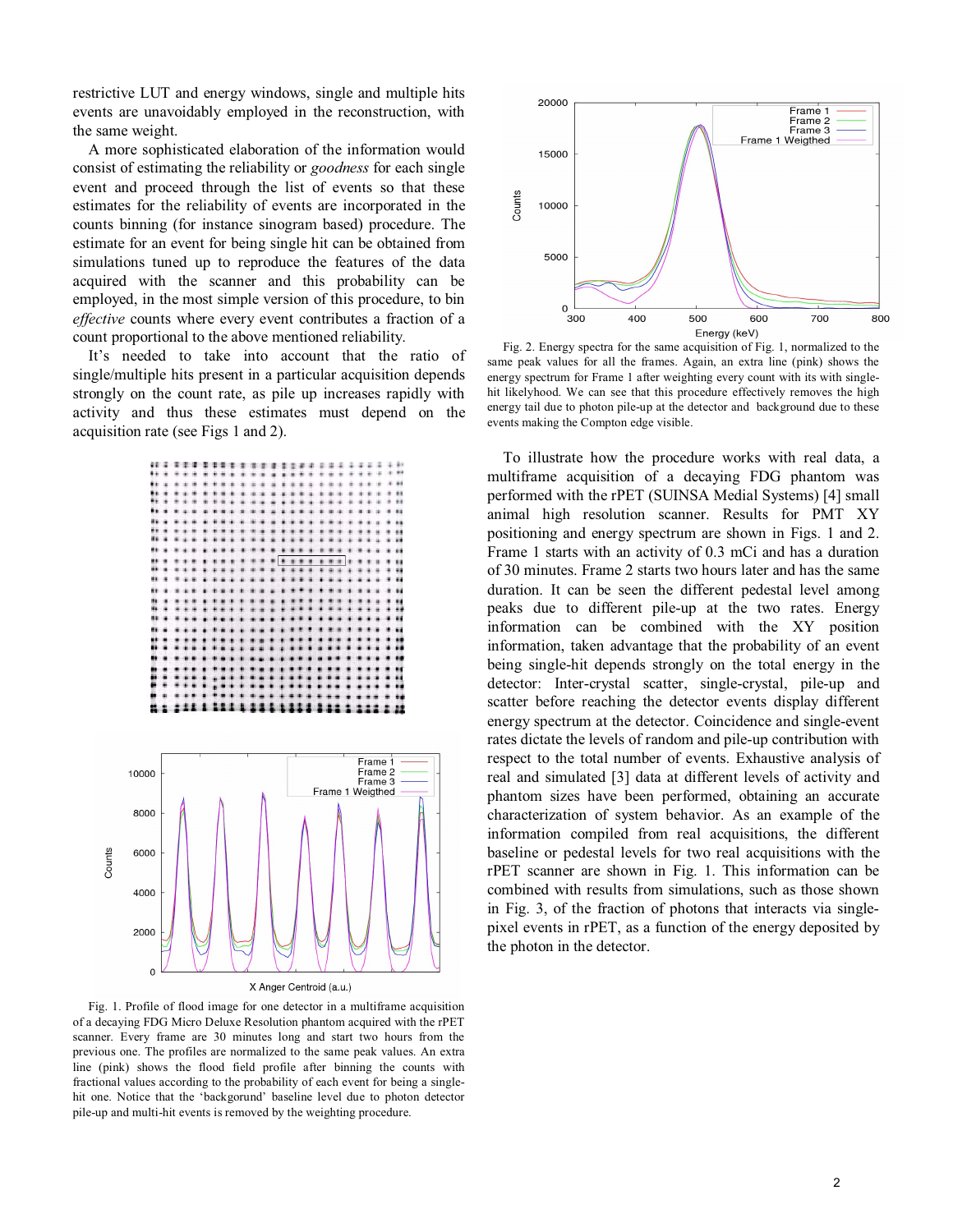

Fig. 3. Fraction of single-crystal photons versus total energy deposited. Results were obtained from simulations for the rPET scanner performed with PeneloPET [3] for three different phantoms.

As it has been already mentioned, to improve the quality of the images, the reliability of a particular event is computed from the *a priori* estimate of the probability for such event coming from a single-crystal interaction. This information is fed into an iterative reconstruction 3D-OSEM code [5]. It must be notice that while this guarantees that the image will benefit the most from the additional information, a simple version of this procedure, where *effective counts* are binned before reconstruction, would allow to use this method with non interactive reconstruction algorithms.



Fig. 4. (Top) Average values of the *goodness* probability of the coincidences for a multiframe acquisition versus the measured coincidence rate. High count rate acquisitions have a reduced average goodness due to pulse pile-up and random coincidences contribution. (Bottom). Histogram of *goodness* values for every count for the three frames at different activity levels of Figs. 1 and 2. Notice that no event has 100% probability of being singlecrystal.

The method is illustrated with acquisitions from the rPET scanner. Standard 3D-OSEM and improved 3D-OSEM reconstructions that employ the described procedure are compared. Resolution vs. noise and recovery coefficients (RC) were determined from a IQ phantom acquisition.

#### III. RESULTS

To asses the improvement in image quality achieved with the proposed method, we compare results of standard data processing where events are filtered and assigned using discrete LUT and energy tables so that they are accepted only if they fall inside an energy window of 400-600 keV. A Micro Deluxe Resolution phantom acquired for 45 minutes and with an initial activity of 1 mCi, with the rPET scanner and reconstructed with both 3D-OSEM methodologies is compared in Fig. 6. From the resulting images, it can be seen that an increased peak/background ratios and a improvement in spatial resolution are obtained with the new method.

In Fig. 4 it is shown the noise versus resolution figure of merit for both 3D-OSEM methods. Resolution is measured from the 2.5-mm diameter capillary of the IQ phantom, taking derivatives of many profiles along these capillary and fitting the resulting profiles to gaussian functions. The FWHM for these gaussian, averaged over all possible profiles, is taken as a measure of resolution. For noise, several ROIS in the uniform region of the phantom are taken and the ratio of the standard deviation over the average value of all the voxels in these ROI is considered as a measure of noise. It can be noticed that a better resolution can be obtained with the proposed method beyond the one of the conventional one. On the other hand, the same image resolution can be obtained with fewer iterations with the improved method compared to the standard one, that is, convergence is accelerated and can be achieved with less computing effort.

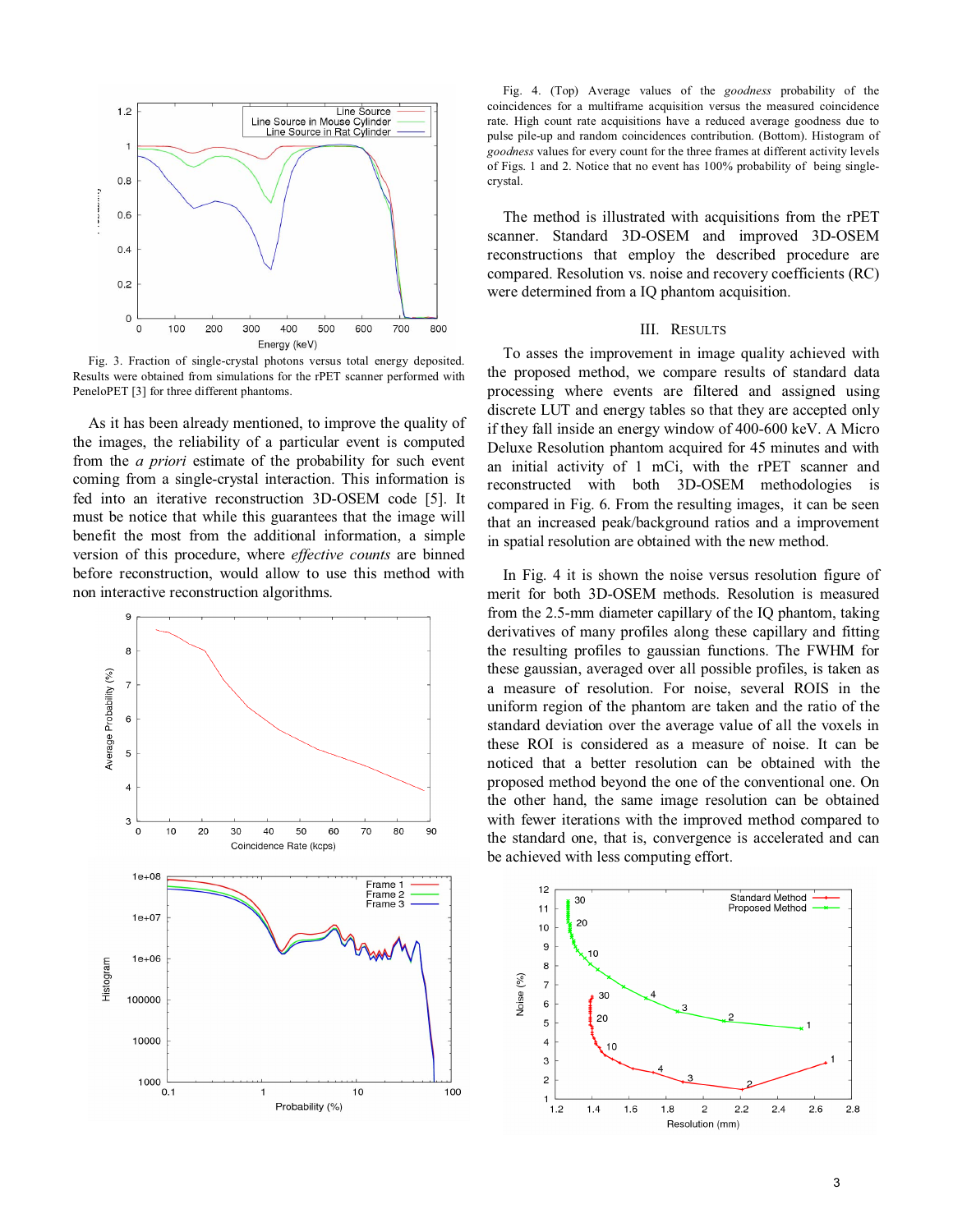

Fig. 5. Noise versus resolution plot (top) shows an increase of maximum achievable resolution for the improved method as well as a faster convergence. The labels over the lines indicate the number of iterations. Recovery coefficients versus rod diameter plot (bottom) shows also better results for the improved method.

That is, resolution recovery requires less iterations for the improved method, that also reaches a better resolution value than the standard one. Best resolution (FWHM) is 1.4 mm for the standard method and 1.25 mm for the improved one (Left). It must be also notice that there is a certain increase of the noise in the image with the improved method, due to the fact that a fraction of counts are effectively removed from the acquisition (see Fig. 4) due to their very low probability of being single-hit. In the uniform regions, where resolution (that is, good quality of the counts) is irrelevant, the removal of these counts increases the noise.

In Fig. 5 the recovery coefficients (RC) for the five capillary of the IQ phantom are compared for both reconstruction methods. There is an important increase in the RC values (by 10% of more). Visual inspection of reconstructed images of (left) mouse (heart region) and Micro Deluxe Resolution phantom also show better resolution and peak to noise ratios for the improved 3D-OSEM, confirming the findings of increased resolution and RC.





Fig. 6. Micro Deluxe Resolution phantom filled wiht FDG, acquired with rPET and reconstructed with the 3D-OSEM algorithm using standard (top left) and proposed (top right) methods. Improvements in resolution and peak to background ratios are clearly seen.



Fig. 7. Mouse injected with FDG and acquired with the rPET scanner. Both standard (top left) and improved (top right) method were employed and the 3D-OSEM reconstruction are compared. Line activity profiles plot (bottom) show the improvement achieved in the heart region.

### IV. CONCLUSIONS

The combination of XY position information with energy deposited in the detector, combined with a 3D-OSEM iterative reconstruction method, accelerates the convergence of the algorithm and allows to obtain better resolution and signal to background ratios in the image, without the need for additional hardware, at the expense of a moderate increase of noise level in uniform regions, due to the fact that counts with